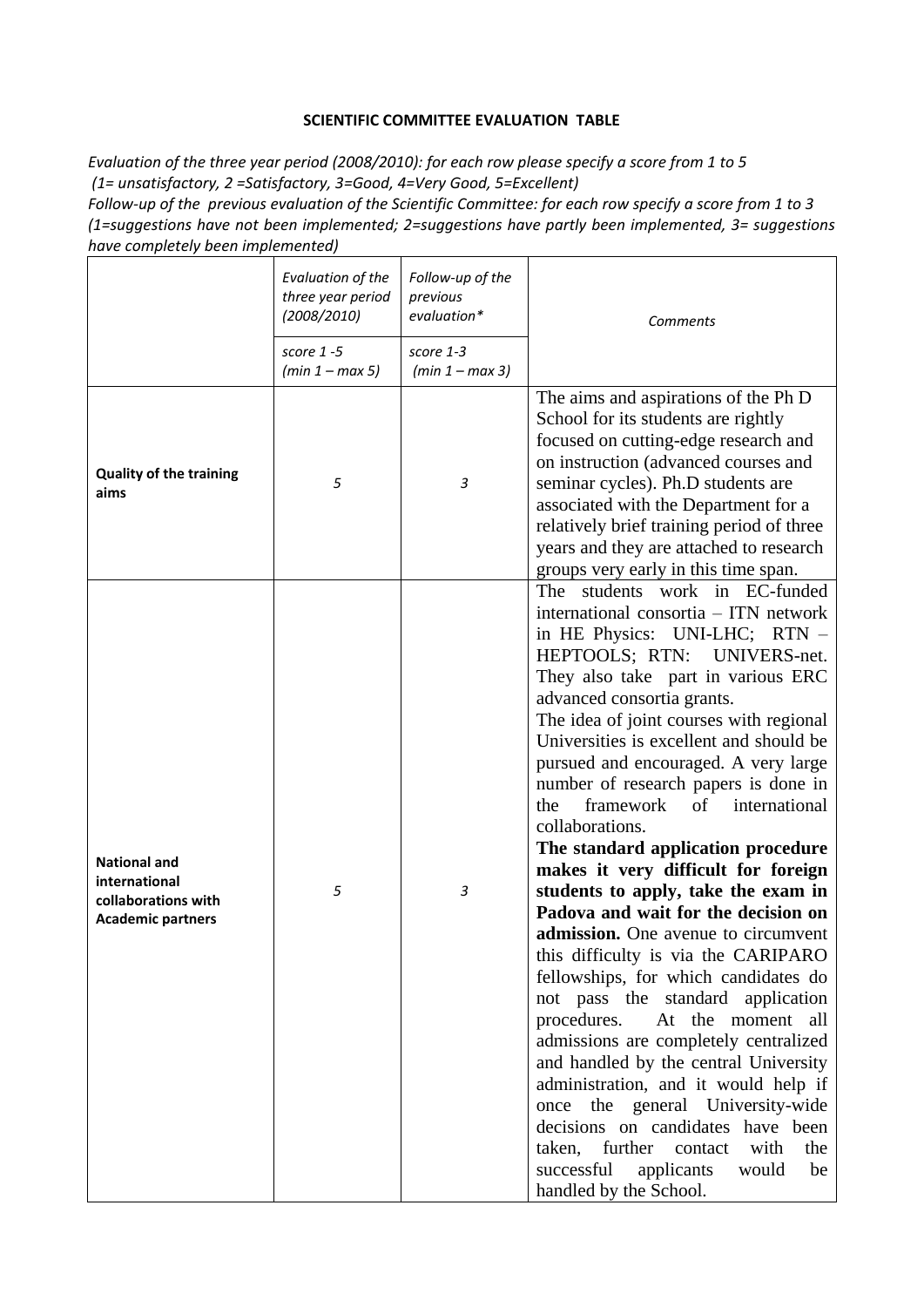| <b>National and</b><br>international<br>collaborations with non<br><b>Academic partners</b> | 5 | 3   | Students work in top international<br>collaborations and labs (including<br>Legnaro LNL), including several of<br>the leading European labs.                                                                                                                                                                                                                                                                                                                                                                                                                                                                                                                               |
|---------------------------------------------------------------------------------------------|---|-----|----------------------------------------------------------------------------------------------------------------------------------------------------------------------------------------------------------------------------------------------------------------------------------------------------------------------------------------------------------------------------------------------------------------------------------------------------------------------------------------------------------------------------------------------------------------------------------------------------------------------------------------------------------------------------|
| <b>Research funds of the</b><br>teaching staff                                              | 5 | N/A | Members of the Faculty of Physics are<br>adequately funded by competitive<br>grants from various sources. These<br>funds cover the research activity of<br>Members of the Collegio, of which the<br>thesis research of the PhD students is<br>an integral part.                                                                                                                                                                                                                                                                                                                                                                                                            |
| <b>School funds availability</b>                                                            | 5 | 3   | From our meeting with Ph D students<br>we got the impression that they do go<br>to schools and conferences in Italy and<br>abroad, they are encouraged by the<br>faculty to do this and did not feel that<br>lack of funds had a restrictive effect.<br>In the past the director of the school<br>requested participation of research<br>groups in travel expenses of students.<br>This<br>policy<br>allowed<br>substantial<br>savings and gave the school some<br>margin of funding that can be used for<br>supporting other activities (such as<br>inviting external lecturers) and to<br>provide a measure of stability in the<br>form of a buffer against budget cuts. |
| <b>Spaces and instruments</b><br>of the School                                              | 3 | 2   | While experimental groups provide<br>office space for their own students,<br>theory students' space is allocated by<br>the School (on the basis of space)<br>allocated to it by the Department).<br>There are two rooms for theory<br>students, with 5-6 people in one room.<br>The student expressed preference to<br>stay in the building where they are<br>now, near their groups, and not move<br>to the new building where there is<br>more space. We feel that the<br><b>Department should reorganize</b><br>allocation of space and provide one<br>more room for theory students.                                                                                   |
| <b>Relevance of the research</b><br>areas                                                   | 4 | 2   | The research areas in which<br>the<br>involved reflect<br>the<br>students<br>are<br>composition of the Department. There<br>is considerable weight in traditional<br>directions such as experimental HE<br>Physics and Nuclear Physics as well as<br>Astrophysics/cosmology. . In the areas<br>covered the research is of highest                                                                                                                                                                                                                                                                                                                                          |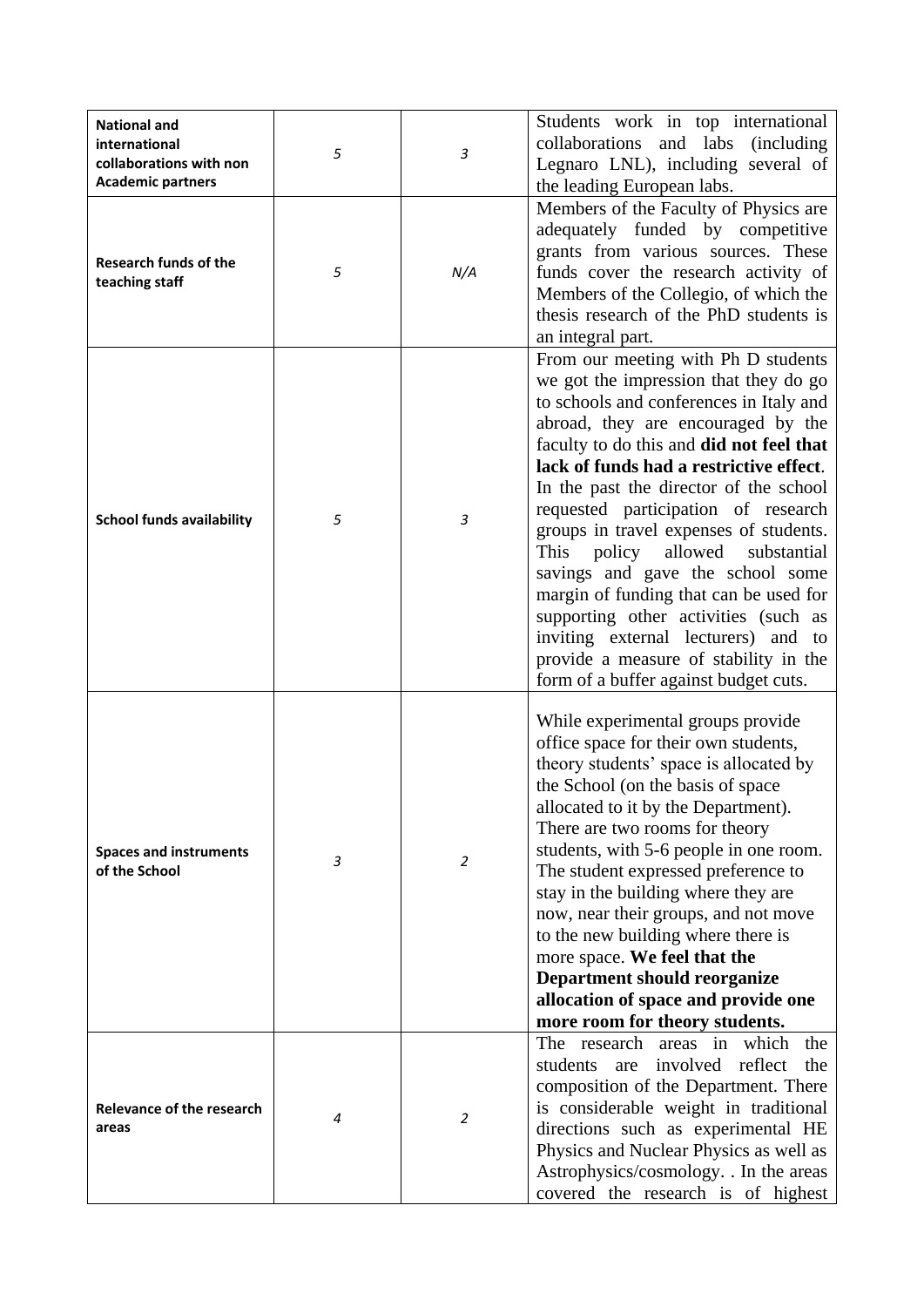|                                                  |   |   | quality and the fields are of top          |
|--------------------------------------------------|---|---|--------------------------------------------|
|                                                  |   |   | We<br>relevance.<br>that<br>the<br>trust   |
|                                                  |   |   | department makes adjustments in a          |
|                                                  |   |   | timely way to meet the requirements        |
|                                                  |   |   | of upcoming areas like, for instance,      |
|                                                  |   |   | experimental biological physics.           |
|                                                  |   |   | Members of the teaching staff publish      |
| <b>Teaching staff</b>                            |   |   | extensively and in top journals. A         |
| publications                                     | 5 | 3 | large fraction of the publications         |
|                                                  |   |   | involve international collaborations.      |
|                                                  |   |   | The same comment applies as for the        |
|                                                  |   |   | Teaching Staff publications. It should     |
|                                                  |   |   | be noted that a sizeable fraction of the   |
| <b>PhD students publications</b>                 | 5 | 3 | papers are from experimental High          |
|                                                  |   |   | Energy groups, with 50 papers per          |
|                                                  |   |   | and several hundred co-<br>student.        |
|                                                  |   |   | authors on each paper.                     |
|                                                  |   |   | The PhD students we met felt that they     |
|                                                  |   |   | get the courses they need, at a high       |
|                                                  |   |   | level, covering topics that are relevant   |
|                                                  |   |   | to their research. To overcome the fact    |
|                                                  |   |   | that in certain areas the number of        |
|                                                  |   |   | students is sub-critical, that School has  |
|                                                  |   |   | initiated joint courses with the           |
|                                                  |   |   | Universities of Bologna and Ferrara,       |
|                                                  |   |   | and the students were happy with this      |
|                                                  |   |   | solution and even saw an advantage in      |
|                                                  |   |   | travelling to a nearby University for a    |
|                                                  |   |   | course. Joint courses with the             |
|                                                  |   |   | University of Milano will start this       |
|                                                  |   |   | year.                                      |
|                                                  |   |   | The seminars in the Department cover       |
|                                                  | 4 |   | a wide range of timely topics and are      |
| <b>Quality of the</b><br>courses/seminars of the |   | 3 | at a high level.                           |
|                                                  |   |   | One suggestion which is easy to            |
| <b>School</b>                                    |   |   | implement is initiating a student          |
|                                                  |   |   | seminar, obligatory for all Ph D           |
|                                                  |   |   | students. It should consist of seminars    |
|                                                  |   |   |                                            |
|                                                  |   |   | given by the students themselves           |
|                                                  |   |   | under supervision of a Faculty             |
|                                                  |   |   | member, and used as a course of            |
|                                                  |   |   | presentation, with credit given for        |
|                                                  |   |   | participation.                             |
|                                                  |   |   | About 70-80% of the teaching is done       |
|                                                  |   |   | by Researchers or INFN/CNR                 |
|                                                  |   |   | personnel – not the regular academic       |
|                                                  |   |   | Professors. The latter do not have         |
|                                                  |   |   |                                            |
|                                                  |   |   | motivation to teach Ph D courses. The      |
|                                                  |   |   | school tries to solicit offers for courses |